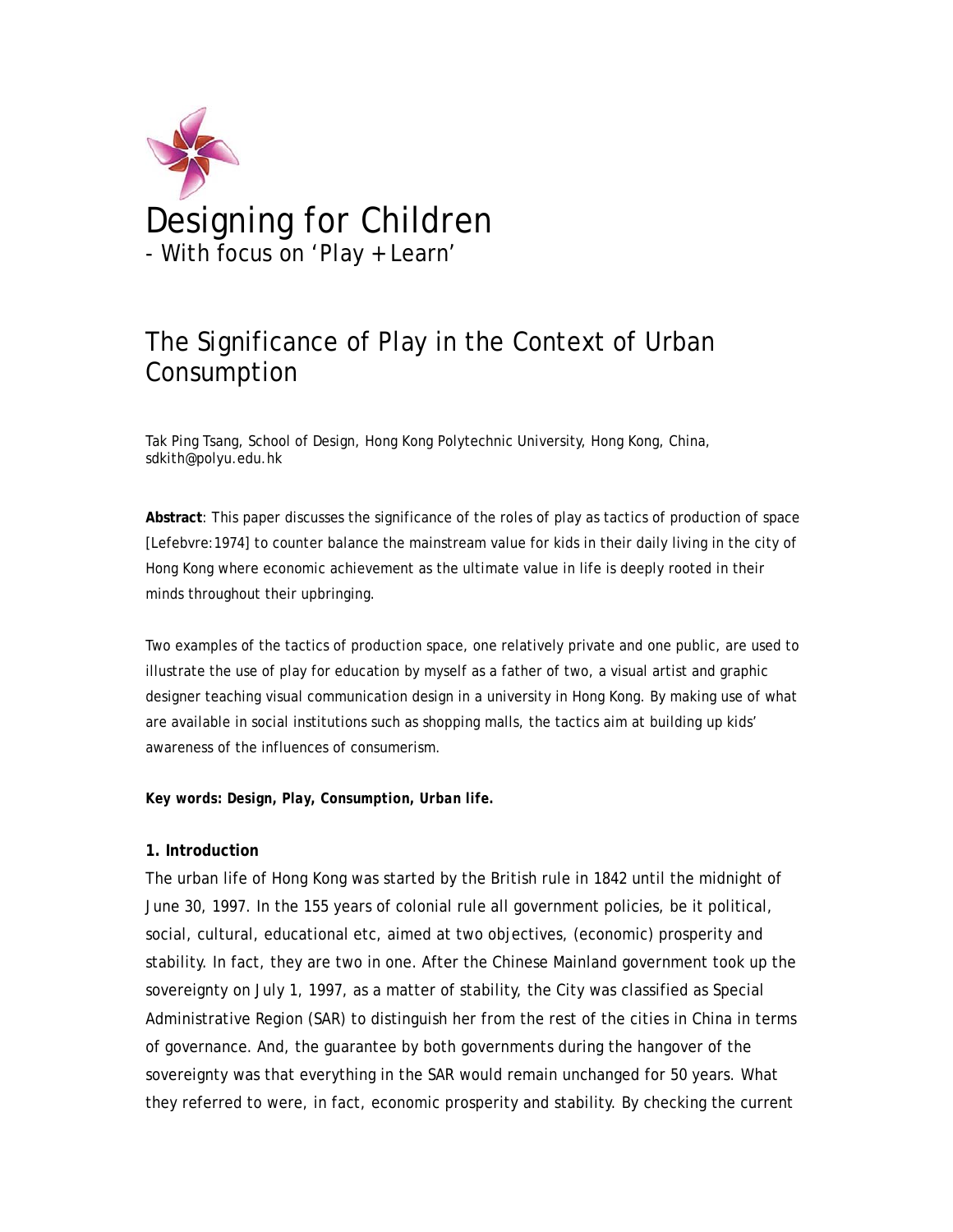$(2009)$  Policy Address<sup>1</sup> of the Chief Executive of the SAR, we can tell that economy is still the top priority of the SAR governance while democracy is the last to be addressed. The flow of its contents is as follows:

- A. Introduction
- B. Economic Development, Our Priority
- C. Quality Life
- D. Progressive Society
- E. Democracy and Governance, and
- F. Conclusion

The Policy Address reflects the ideology of the SAR Government in the formation of all policies, be it political, cultural, social and educational. Gradually the ideology passes on to all walks of life including the production of space, private and public, as 'natural'. Most of the people accepted it without questioning the rationale behind. As a Hong Kong citizen and a father of two, I am aware of my role as a counter force to help my kids in producing spaces for growth in their social lives, private and public. Lefebvre pointed out that '(Social) space is a (social) product', and 'the space thus produced also serves as a tool of thought and of action [...] in addition to being a means of production it is also a means of control, and hence of domination, of power.' (Lefebvre, 1991). I believe that once I can be successful in building up the kids' awareness of the politics of the production of space with their participatory experience of producing space for play, they will be sensitive to the domination and power of all spaces in their lives. Their future actions will become part of their thought processes of self development.

In the last 16 years, I have been creating tactics<sup>2</sup> by making use of what are available in social institutions such as shopping malls of the materialistic society as a means of play to build up my kids' awareness of the influences of consumerism. Five years ago when my elder daughter Kuk Kuk was 11, she was encouraged by my family to go out with friends on her own. Going out, 'chue kai' in Cantonese, the dialect of Hong Kong Chinese, means going out to the street. I, then, found out that she usually spent an hour or so only out there. When compared to my time as kid, I spent most of the time playing on the street.

 <sup>1</sup> http://www.policyaddress.gov.hk/09-10/eng/index.html [Accessed 15 November 2009]

 $2$  Michel Certeau in The Practice of Everyday Life defines tactic as  $\cdot$ ...because it does not have a place, a tactic depends on time —it is always on the watch for opportunities that must be seized "on the wing." Whatever it wins, it does not keep. It must constantly manipulate events in order to turn them into "opportunities."'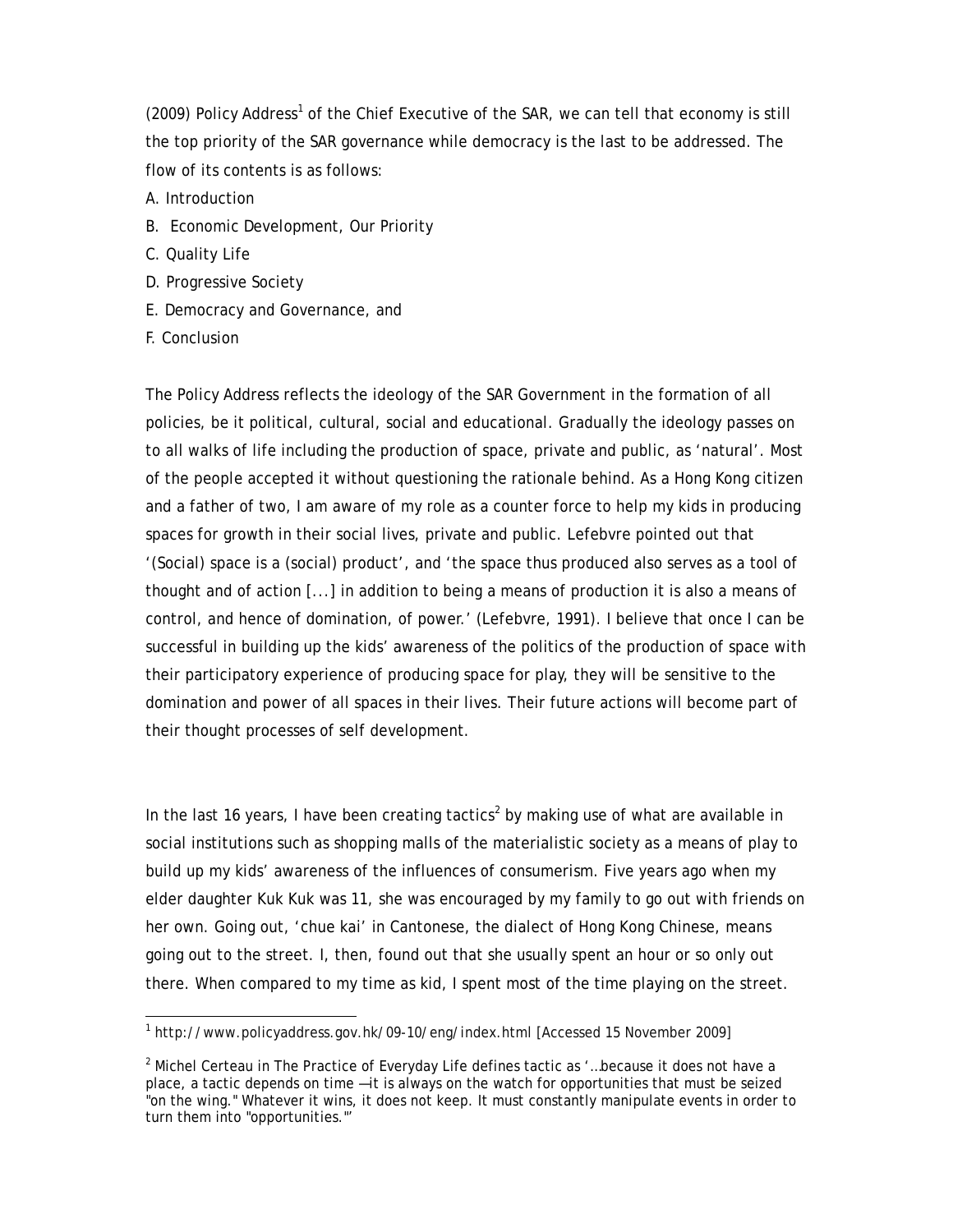One reason being the living condition in Hong Kong was dense and private space at home was scarce. People, especially youngsters, always met friends outside. Public spaces such as the street turned out to be an extension of our home. The living condition doesn't change much ever since. I asked Kuk Kuk why she didn't stay longer with her friends to 'play around on the street'. She replied without thinking too much that there was nothing to play with and streets were boring. The reply reminded me of the subsequent clearing of all street cultures because of the everlasting urban renewal. All public spaces in Hong Kong are being turned into utilitarian consumption space and are under surveillance. For instance, we can only walk in pedestrian passage simply because its function serves as a passage between two points. Likewise, we have to pay if we want to sit down and have a drink in a shopping mall because someone has paid in advance to manage and provide 'the space' for 'other users'. Thus, I tried different ways of play with my kids to re-produce the social space to enrich their upbringing.

**Growth Pointers Race- the use of private space as the field of play in social space**  An equilateral triangle pointing upward is drawn by nail polish on the lower end of the fingernail of the thumb of the participants respectively, ie my two kids and I. As the fingernail grows the triangle moves towards the tip of the finger. We checked regularly the positions of the triangles until we had the first one arrived at the tip and became the winner.

The aims are to redefine the 'take-it-for-granted' use of nail polish as image building device of women and to discuss the issues of fairness when there are discrepancies, such as age, among participants (a difference of 37 years between my little boy and I). The game also challenges the school regulation that students are not allowed to wear nail polish in school. The triangles are, in fact, pointers visualizing the speeds of growth. Kids are then aware of different growth rates of different ages. Mine is much lower than theirs. They are then asked to think of ways to improve the rules of the game to entertain the age discrepancies. It is not common to adjust the rules to make them favourable to the adults since adults are usually the rule setters, which makes the kids aware of the power of the domination.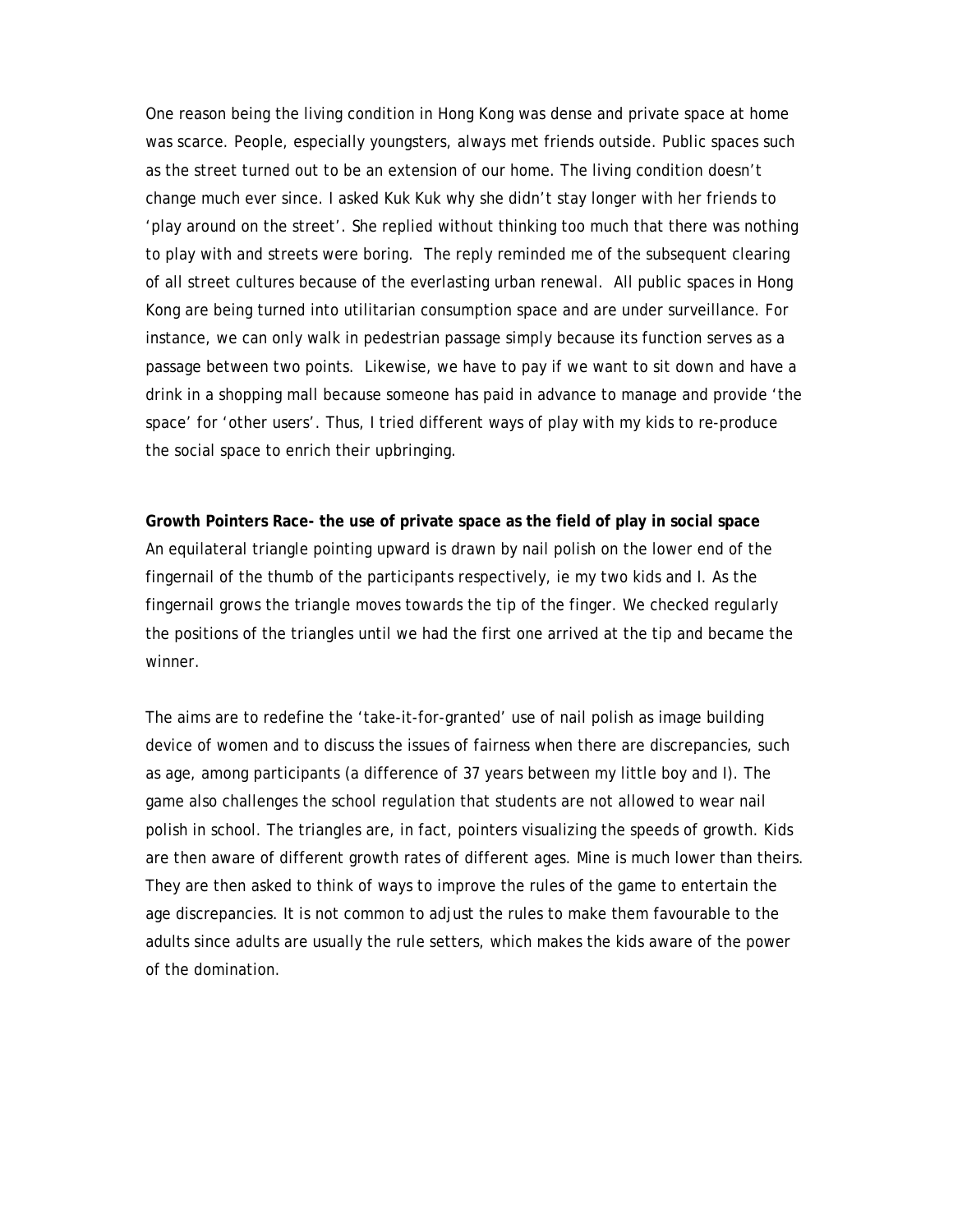Nail polishes are popularly available in Hong Kong in 2 main chain stores, Sa Sa<sup>3</sup> and Bonjour<sup>4</sup>, which play a significant role in the image building of women. Obviously, the targeted customers are adults but not kids. The subversive nature of the game provides a chance for the kids to transform the stores into art supplies stores, where the original function serves as image building suppliers. The space once produced will stay in the minds of the kids, which can be generalized and applied to other social institutions.

Since the duration of the game lasted for weeks the kids had no choice but have the polish kept on their fingernails while they were in school. It is a long tradition and a generally accepted regulation in Hong Kong education that students at primary and secondary levels (usually aged from 6 to 16) are not allowed to wear cosmetics of any kind. The implication of cosmetics in the school context is that cosmetics triggers students' desire of beautifying themselves and eventually they are distracted from their study. The game provided a chance for my kids and I to discuss broader issues of regulations in school and in the society.

## **Hijacking Times Square<sup>5</sup> for play**

The public area of Times Square in the shopping area of Causeway Bay, one of the most popular shopping areas in Hong Kong, was supposed to be a 'free' space for the public. A local newspaper, Apple Daily disclosed that the developer, Wharf, in the past 14 years had been renting out the 32 thousand square feet public space of the Square to make profit<sup>6</sup>. And, with the agreement from the government, a total of 19 rules and regulations<sup>7</sup> were set up, to restrict public use including the abandonment of sitting, eating, drinking, performing etc. The 'economic-technological imperatives that colonize space and time' (Kipfer, Stefan and Brenner, 2008) publicly attracted the attention of a good group of

 $^3$  Sa Sa International Holdings Limited was established in 1978 in Hong Kong. As of today Sa Sa runs more than 150 retail shop and counters in Asia selling more than 400 brands of make-up products.

<sup>&</sup>lt;sup>4</sup> Bonjour Holdings Limited was established in 1991 and runs 31 retail stores in Hong Kong, Mainland China, Europe, North America, Australia and some Asian countries.

<sup>&</sup>lt;sup>5</sup> Times Square is a high-end shopping complex located in Causeway Bay, managed by Wharf (Holdings) Limited. Together with Harbour City, a shopping complex located on Kowloon side of Hong Kong, they are the "Heart of the Group". The two represent 47% of total Group assets and 58% of operating profit and account for about 7% of the total value of all goods sold in the entire Hong Kong.

<sup>&</sup>lt;sup>6</sup> Apple Daily, 27 February 2008. Page A12.

 $7$  < http://www.inmediahk.net/node/313547>[Accessed 28 November 2009]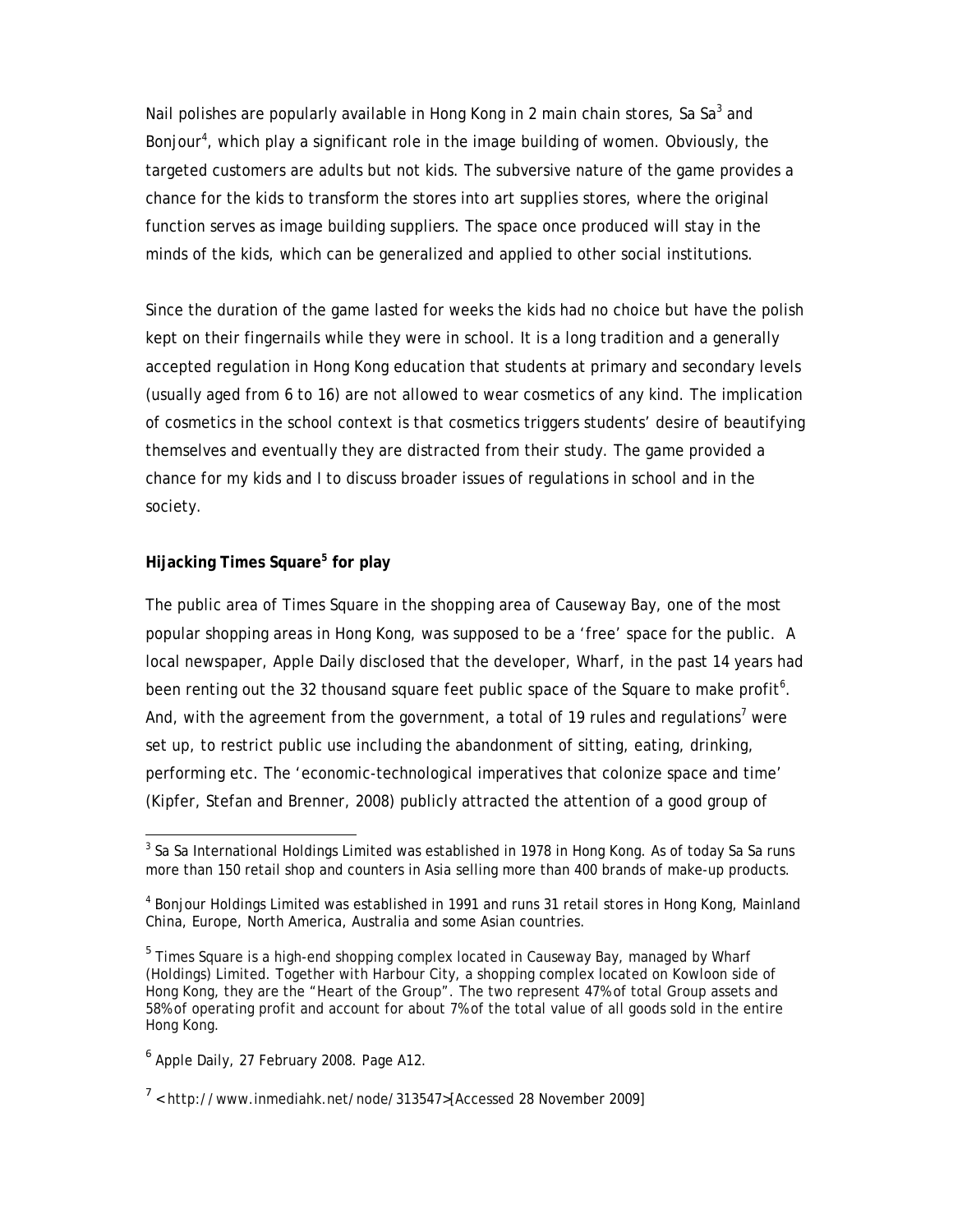artists, designers and social activists. It ended up to be a variety of art performances and social actions to challenge 'the arbitrariness of the dominant order' (Kipfer, Stefan and Brenner, 2008) of business-led consumption.

The public space was located in front of the main entrance of the Square. It served as a pedestrian passage. Because of its convenient location people used it as a meeting point although there was no sitting provided. During the hot season of nearly six months of the year the uncovered space remained empty. Passers-by walked as fast as possible for there was not a single tree for hiding away from the sun. There were steps on both entrances of the space. Wheelchairs had to go further down to the back of the space in order to have access. The concept of the space design was to speed up people's motion of entering and leaving the shopping complex without any delay.

Starting in late February 2008, Local Action<sup>8</sup> of which I am a member, held public events with traditional games in weekends to turn the space to a playground for kids and adults to enjoy. We had art performance, reading performance, music, birthday party for the passers-by and even formed a group of pseudo-security guards to protect the participants when they play with what they like in the space. At first, security guards tried to stop our actions by handing out warning letters and stating the rules and regulations repeatedly. At the same time there were under-covered guards video-taping the events. They even called the police to help. Since the space was managed by a private development, police were not supposed to do anything unless there was illegal act. In one occasion, 4 police officers and 8 security guards kept watching a street performer for 3 hours until he finished. The atmosphere changed by the end of March when the government released lists of public facilities in private developments<sup>9</sup>, their attitude changed to be helpful in all aspects such as helping in directing the traffic to make rooms for the performers.

 $8$  A aroup composed of laymen, artists, architects, designers, scholars and activists after the 'Save the Star Ferry' action in 2007, which raised the awareness the whole city of Hong Kong to concern issues of conservation in urban development.

<sup>9</sup> <http://www.info.gov.hk/gia/general/200803/28/P200803280177.htm>[Accessed 28 November 2009]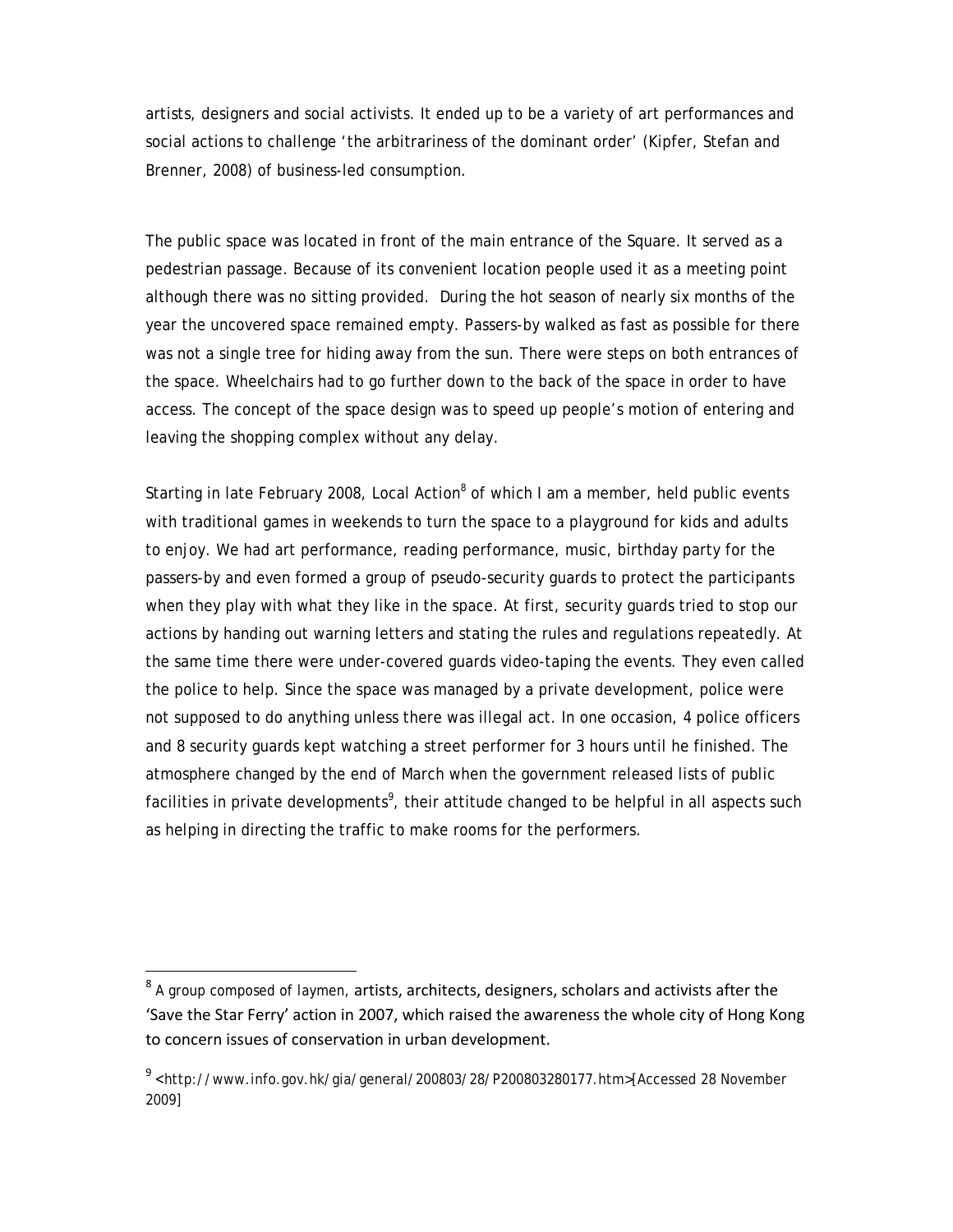

Figure. 1 A reading performance for all ages. The single word on each apron together read 'This is public space'. The performers walked with dead slow speed in one line as a queue around the space while reading and the passers-by were invited to join the queue. At one point there were 20 people. Eventually the performance lasted for 3 hours after walking one round.



Figure. 2 Security guard made room for the performers.



Figure.3 Kids and adults played together happily. This kind of activity was not permitted because of the rule and regulations set by the developer.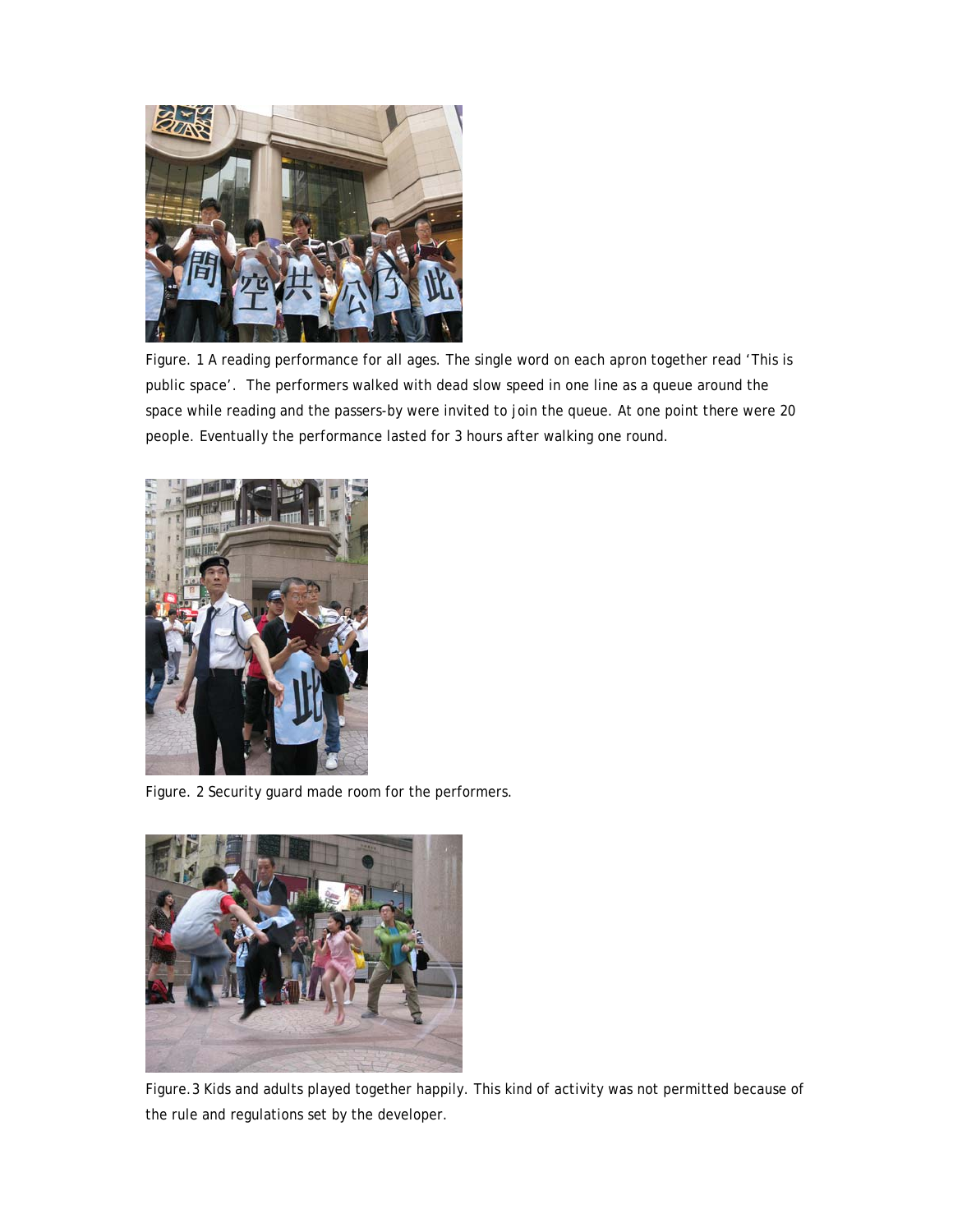The playful action of hijacking the space eventually became a social movement to force the government departments, the Lands Department and the Building Department, to compile and release lists of public facilities in private developments on 28 March 2008. The lists showed that there were totally 231 private developments which were 'required under land leases to provide various public facilities, such as open spaces, pedestrian passages and walkways, footbridges, public right of way, public car parks, toilets, etc.' In the case of Times Square, it 'is subject to such a deed of dedication but it is almost unique in that the public passage is also required to serve the purpose of a public open space for passive recreation purposes.' The term 'passive recreation' is weird enough in the sense that it only refers to shopping in the context of the everydayness (Kipfer, Stefan and Brenner, 2008) of Hong Kong people.

### **6. Conclusions**

The city of Hong Kong is highly consumption-driven. Everyday life of both private and public sectors are strongly influenced by the ideology top-downed by the government backing up by the business gurus most of whom are land developers and vice versa, which makes the everydayness monotonously focused on shopping. By adding the act of play to the concept of '(social) space is a (social) product' kids are able to apply and create 'something that escapes domestication' (Kipfer, Stefan and Brenner, 2008). The concept together with the act of play forms an appropriate tactic to counter balance the domination power of the government and the businessmen.

The two playful acts cited above are two but one for the ultimate aim is to serve as action to build up concept of (re)producing space in the minds of the kids. At the same time they are also critique and transformation of everyday life in an urban setting. The learning-bydoing approach can be generalized so that kids will not be restricted by the boundaries of the existing institutions, be it private and public.

#### **References**

The 2009-10 Policy Address [Online PDF]. Available at <http://www.policyaddress.gov.hk/09-10/eng/docs/policy.pdf >[Accessed 15 November 2009]

Nicholson-Smith, Donald (Trans). (1991) Lefebvre, Henri, The Production of Space. Blackwell, Maiden.